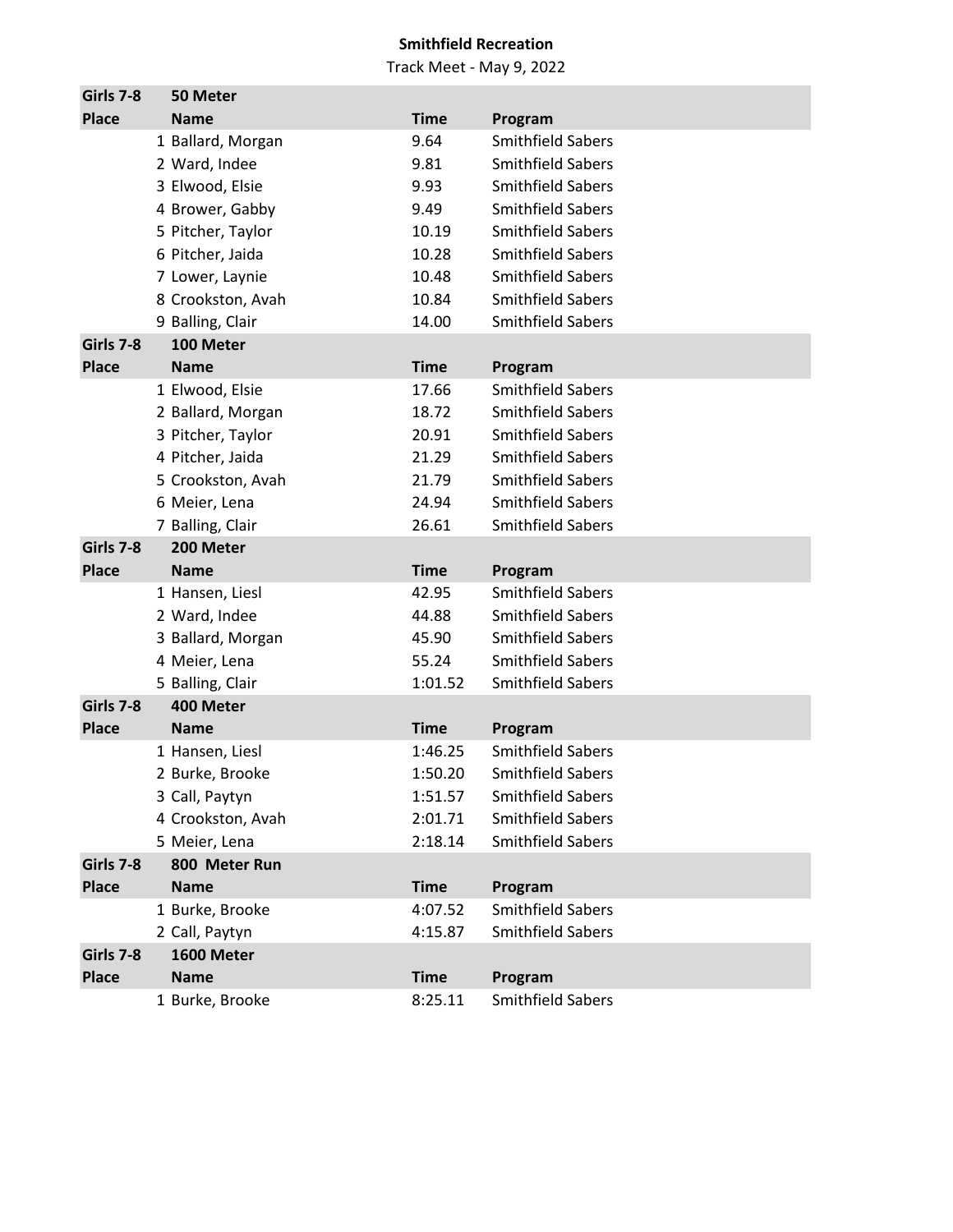| Girls 7-8         | <b>Standing Long Jump</b> |                 |                          |
|-------------------|---------------------------|-----------------|--------------------------|
| <b>Place</b>      | <b>Name</b>               | <b>Distance</b> | Program                  |
|                   | 1 Brower, Gabby           | 4'7''           | <b>Smithfield Sabers</b> |
|                   | 2 Pitcher, Taylor         | 4'3''           | <b>Smithfield Sabers</b> |
|                   | 3 Pitcher, Jaida          | 4'2''           | <b>Smithfield Sabers</b> |
|                   | 4 Ward, Indee             | 4'1''           | <b>Smithfield Sabers</b> |
|                   | 5 Spencer, Skylah         | 2'31/2"         | <b>Smithfield Sabers</b> |
| Girls 7-8         | <b>Softball Throw</b>     |                 |                          |
| <b>Place</b>      | <b>Name</b>               | <b>Distance</b> | Program                  |
|                   | 1 Brower, Gabby           | 37'8"           | <b>Smithfield Sabers</b> |
|                   | 2 Elwood, Elsie           | 34'7"           | <b>Smithfield Sabers</b> |
|                   | 3 Hansen, Liesl           | 34'5"           | <b>Smithfield Sabers</b> |
|                   | 4 Lower, Laynie           | 24'1''          | <b>Smithfield Sabers</b> |
|                   | 5 Spencer, Skylah         | 20'0"           | <b>Smithfield Sabers</b> |
| <b>Boys 7 - 8</b> | 50 Meter                  |                 |                          |
| <b>Place</b>      | <b>Name</b>               | <b>Time</b>     | Program                  |
|                   | 1 Yost, Jacob             | 9.00            | <b>Smithfield Sabers</b> |
|                   | 2 Hastings, Braxton       | 9.04            | <b>Smithfield Sabers</b> |
|                   | 3 Arce, Raider            | 9.25            | <b>Smithfield Sabers</b> |
|                   | 4 Elwood, Drake           | 9.30            | <b>Smithfield Sabers</b> |
|                   | 5 Ali, Adam               | 9.62            | <b>Smithfield Sabers</b> |
|                   | 6 Shelton, Grayson        | 9.95            | <b>Smithfield Sabers</b> |
|                   | 7 Ohlwiler, Daxton        | 10.10           | <b>Smithfield Sabers</b> |
|                   | 8 Butterfield, Hudson     | 10.21           | <b>Smithfield Sabers</b> |
| <b>Boys 7-8</b>   | 100 Meter                 |                 |                          |
| <b>Place</b>      | <b>Name</b>               | <b>Time</b>     | Program                  |
|                   | 1 Sorenson, Mitchell      | 17.68           | <b>Smithfield Sabers</b> |
|                   | 2 Hastings, Braxton       | 17.70           | <b>Smithfield Sabers</b> |
|                   | 3 Elwood, Drake           | 18.42           | <b>Smithfield Sabers</b> |
|                   | 4 King, Logan             | 18.79           | <b>Smithfield Sabers</b> |
|                   | 5 Butterfield, Hudson     | 19.41           | <b>Smithfield Sabers</b> |
|                   | 6 Ali, Adam               | 19.48           | <b>Smithfield Sabers</b> |
|                   | 7 Yost, Jacob             | 19.63           | <b>Smithfield Sabers</b> |
|                   | 8 Call, Beckett           | 20.77           | <b>Smithfield Sabers</b> |
| <b>Boys 7-8</b>   | 200 Meter                 |                 |                          |
| <b>Place</b>      | <b>Name</b>               | <b>Time</b>     | Program                  |
|                   | 1 Hastings, Braxton       | 37.38           | <b>Smithfield Sabers</b> |
|                   | 2 Mikkelsen, CJ           | 41.33           | <b>Smithfield Sabers</b> |
|                   | 3 Butterfield, Hudson     | 46.41           | <b>Smithfield Sabers</b> |
| <b>Boys 7-8</b>   | 400 Meter                 |                 |                          |
| <b>Place</b>      | <b>Name</b>               | <b>Time</b>     | Program                  |
|                   | 1 Mikkelsen, CJ           | 1:44.99         | <b>Smithfield Sabers</b> |
| <b>Boys 7-8</b>   | 800 Meter                 |                 |                          |
| <b>Place</b>      | <b>Name</b>               | <b>Time</b>     | Program                  |
|                   | 1 Call, Beckett           | 3:45.71         | <b>Smithfield Sabers</b> |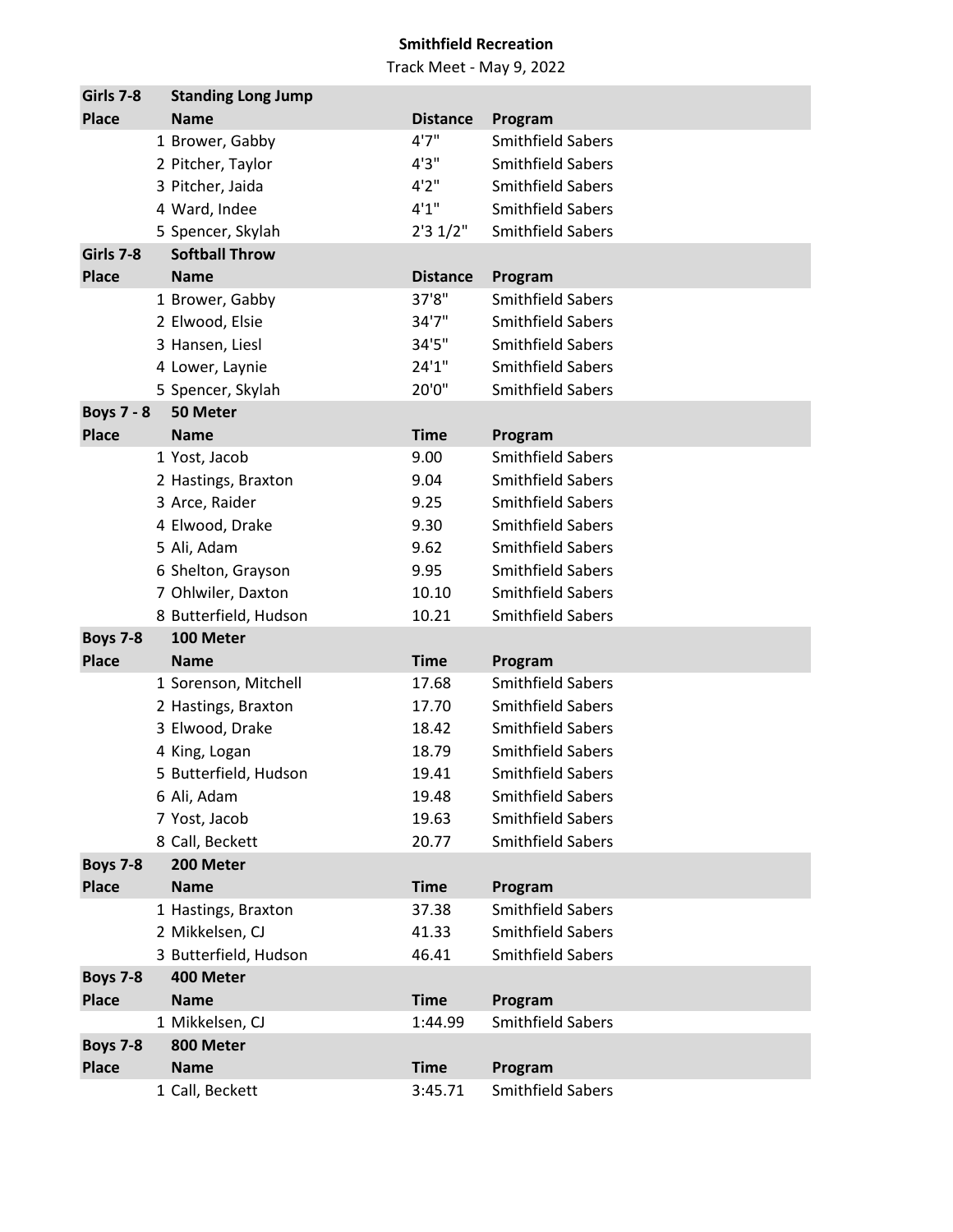| <b>Boys 7-8</b> | 1600 Meter                |                 |                                                      |
|-----------------|---------------------------|-----------------|------------------------------------------------------|
| <b>Place</b>    | <b>Name</b>               | <b>Time</b>     | Program                                              |
|                 | 1 Swensen, Stratford      | 7:01.14         | <b>Smithfield Sabers</b>                             |
|                 | 2 Sorenson, Mitchell      | 7:47.46         | <b>Smithfield Sabers</b>                             |
|                 | 3 Garcia, Owen            | 9:14.91         | <b>Smithfield Sabers</b>                             |
|                 | 5 Hancock, Alvin          | 9:29.03         | <b>Smithfield Sabers</b>                             |
| <b>Boys 7-8</b> | <b>Standing Long Jump</b> |                 |                                                      |
| <b>Place</b>    | <b>Name</b>               | <b>Distance</b> | Program                                              |
|                 | 1 Swensen, Stratford      | 5'43/4"         | <b>Smithfield Sabers</b>                             |
|                 | 2 King, Logan             | 4'9 1/2"        | <b>Smithfield Sabers</b>                             |
|                 | 3 Arce, Raider            | 4'9 1/4"        | <b>Smithfield Sabers</b>                             |
|                 | 4 Mikkelsen, CJ           | 4'8''           | <b>Smithfield Sabers</b>                             |
|                 | 5 Garcia, Owen            | 4'8''           | <b>Smithfield Sabers</b>                             |
|                 | 6 Ohlwiler, Daxton        | 4'3''           | <b>Smithfield Sabers</b>                             |
|                 | 7 Watts, Krew             | 3'10"           | <b>Smithfield Sabers</b>                             |
|                 | 8 Bair, Layne             | 3'81/2"         | <b>Smithfield Sabers</b>                             |
|                 | 9 Smith, Memphis          | 3'3''           | <b>Smithfield Sabers</b>                             |
| <b>Boys 7-8</b> | <b>Softball Throw</b>     |                 |                                                      |
| <b>Place</b>    | <b>Name</b>               | <b>Distance</b> | Program                                              |
|                 | 1 Swensen, Stratford      | 63'0"           | <b>Smithfield Sabers</b>                             |
|                 | 2 Yost, Jacob             | 61'1''          | <b>Smithfield Sabers</b>                             |
|                 | 3 Elwood, Drake           | 59'1"           | <b>Smithfield Sabers</b>                             |
|                 | 4 Ali, Adam               | 51'6''          | <b>Smithfield Sabers</b>                             |
|                 | 5 Sorenson, Mitchell      | 45'8"           | <b>Smithfield Sabers</b>                             |
|                 | 6 Arce, Raider            | 45'7"           | <b>Smithfield Sabers</b>                             |
|                 | 7 Watts, Krew             | 43'9"           | <b>Smithfield Sabers</b>                             |
|                 | 8 Smith, Memphis          | 42'0"           | <b>Smithfield Sabers</b>                             |
|                 | 9 Garcia, Owen            | 41'8"           | <b>Smithfield Sabers</b>                             |
|                 | 10 Call, Beckett          | 41'7''          | <b>Smithfield Sabers</b>                             |
|                 | 11 King, Logan            | 34'11"          | <b>Smithfield Sabers</b>                             |
|                 | 12 Bair, Layne            | 26'11"          | Smithfield Sabers                                    |
|                 | 13 Ohlwiler, Daxton       | 22'8"           | <b>Smithfield Sabers</b>                             |
| Girls 9 - 10    | 100 Meter                 |                 |                                                      |
| <b>Place</b>    | <b>Name</b>               | <b>Time</b>     | Program<br><b>Smithfield Sabers</b>                  |
|                 | 1 Ballard, Brenli         | 17.06           |                                                      |
|                 | 2 Hoskin, Ryelle          | 17.56           | <b>Smithfield Sabers</b>                             |
|                 | 3 Christensen, Hartley    | 17.96           | <b>Smithfield Sabers</b><br><b>Smithfield Sabers</b> |
|                 | 4 Williams, Iris          | 18.63           |                                                      |
|                 | 5 Hamblin, Sydney         | 18.66           | <b>Smithfield Sabers</b>                             |
|                 | 6 McUne, Rylee            | 18.74           | <b>Smithfield Sabers</b>                             |
|                 | 7 Bird, Markaysis         | 18.75           | <b>Smithfield Sabers</b><br><b>Smithfield Sabers</b> |
|                 | 8 Ali, Sofia              | 18.81           |                                                      |
|                 | 9 Turney, Delilah         | 18.94           | <b>Smithfield Sabers</b>                             |
|                 | 10 Barker, Azalea         | 19.05           | <b>Smithfield Sabers</b>                             |
|                 | 11 Petersen, Kate         | 19.47           | <b>Smithfield Sabers</b>                             |
|                 | 12 Mayen, Lulu            | 20.29           | <b>Smithfield Sabers</b>                             |
|                 | 13 Leavitt, Emma          | 21.23           | Smithfield Sabers                                    |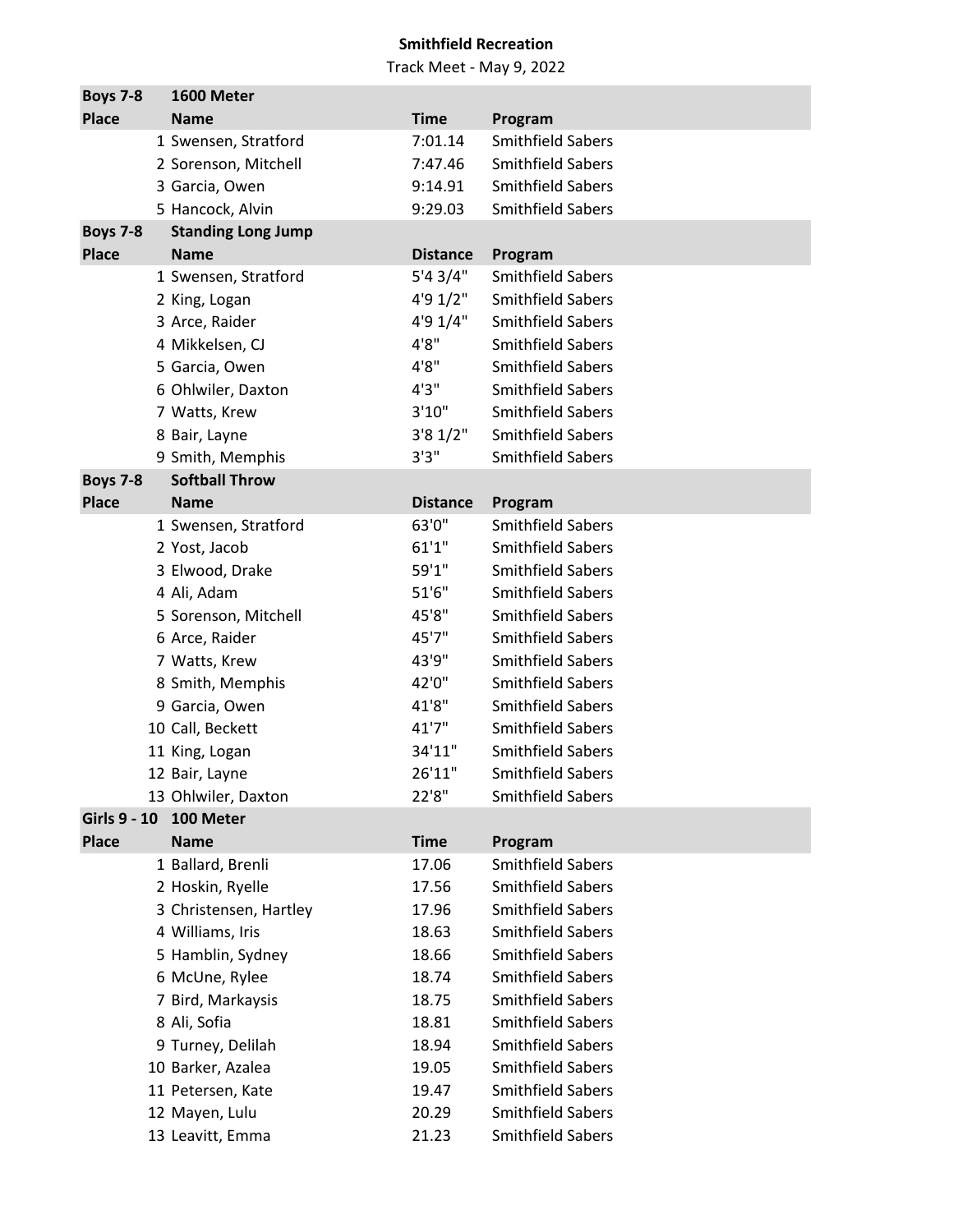|                     |                                                |                     | Track Meet - May 9, 2022                             |
|---------------------|------------------------------------------------|---------------------|------------------------------------------------------|
|                     | 14 Hunter, Shiloh                              | 22.43               | <b>Smithfield Sabers</b>                             |
|                     | 15 Meier, Alice                                | 22.55               | <b>Smithfield Sabers</b>                             |
|                     | Girls 9 - 10 200 Meter                         |                     |                                                      |
| <b>Place</b>        | <b>Name</b>                                    | <b>Time</b>         |                                                      |
|                     | 1 Ballard, Brenli                              | 37.15               | <b>Smithfield Sabers</b>                             |
|                     | 2 Hoskin, Ryelle                               | 42.61               | <b>Smithfield Sabers</b>                             |
|                     | 3 Mayen, Lulu                                  | 46.74               | <b>Smithfield Sabers</b>                             |
|                     | Girls 9 - 10 400 Meter                         |                     |                                                      |
| <b>Place</b>        | <b>Name</b>                                    | <b>Time</b>         | Program                                              |
|                     | 1 Crookston, Brinnah                           | 1:34.14             | <b>Smithfield Sabers</b>                             |
|                     | 2 Deffendol, Myka                              | 1:43.77             | <b>Smithfield Sabers</b>                             |
|                     | 3 Bird, Markaysis                              | 1:47.11             | <b>Smithfield Sabers</b>                             |
|                     | 4 Campbell, Charley                            | 1:49.97             | <b>Smithfield Sabers</b>                             |
|                     | 5 Owens, Ellis                                 | 1:53.17             | <b>Smithfield Sabers</b>                             |
|                     | 6 Barker, Azalea                               | 1:59.21             | <b>Smithfield Sabers</b>                             |
|                     | 7 Leavitt, Emma                                | 2:20.60             | <b>Smithfield Sabers</b>                             |
|                     | Girls 9 - 10 800 Meter                         |                     |                                                      |
| <b>Place</b>        | <b>Name</b>                                    | <b>Time</b>         | Program                                              |
|                     | 1 Turney, Delilah                              | 3:57.79             | <b>Smithfield Sabers</b>                             |
| <b>Girls 9 - 10</b> | 1600 Meter                                     |                     |                                                      |
| <b>Place</b>        | <b>Name</b>                                    | <b>Time</b>         |                                                      |
|                     | 1 Campbell, Charley                            | 8:02.07             | <b>Smithfield Sabers</b>                             |
|                     | 2 Crookston, Brinnah                           | 8:03.12             | <b>Smithfield Sabers</b>                             |
|                     | 3 Bird, Markaysis                              | 8:12.49             | <b>Smithfield Sabers</b>                             |
|                     | 4 Barker, Azalea                               | 9:20.45             | <b>Smithfield Sabers</b>                             |
|                     | 5 Leavitt, Emma                                | 9:30.04             | <b>Smithfield Sabers</b>                             |
|                     | Girls 9 - 10 Standing Long Jump                |                     |                                                      |
| <b>Place</b>        | <b>Name</b>                                    | <b>Distance</b>     | Program                                              |
|                     | 1 Deffendol, Myka                              | 5'4 3/4"            | <b>Smithfield Sabers</b>                             |
|                     | 2 Hoskin, Ryelle                               | 5'31/2"             | <b>Smithfield Sabers</b>                             |
|                     | 3 Hamblin, Sydney                              | 4'9"                | Smithfield Sabers                                    |
|                     | 4 Owens, Ellis                                 | 4'71/2"             | <b>Smithfield Sabers</b>                             |
|                     | 5 Ballard, Brenli                              | $4'6$ 1/2"          | <b>Smithfield Sabers</b>                             |
|                     | 6 McUne, Rylee                                 | 4'6''               | <b>Smithfield Sabers</b>                             |
|                     | 7 Turney, Delilah                              | $4'2$ 3/4"<br>4'1'' | <b>Smithfield Sabers</b>                             |
|                     | 8 Williams, Iris                               |                     | <b>Smithfield Sabers</b><br><b>Smithfield Sabers</b> |
|                     | 9 Ali, Sofia                                   | 2'111/2"<br>3'3''   | <b>Smithfield Sabers</b>                             |
|                     | 10 Hunter, Shiloh                              |                     | <b>Smithfield Sabers</b>                             |
|                     | 11 Meier, Alice<br>Girls 9 - 10 Softball Throw | 2'111/2"            |                                                      |
| <b>Place</b>        | <b>Name</b>                                    | <b>Distance</b>     | Program                                              |
|                     | 1 Christensen, Hartley                         | 60'7"               | <b>Smithfield Sabers</b>                             |
|                     |                                                | 54'1''              | <b>Smithfield Sabers</b>                             |
|                     | 2 Hamblin, Sydney<br>3 Owens, Ellis            | 44'11"              | <b>Smithfield Sabers</b>                             |
|                     | 4 Ali, Sofia                                   | 35'11"              | <b>Smithfield Sabers</b>                             |
|                     | 5 McUne, Rylee                                 | 31'11"              | <b>Smithfield Sabers</b>                             |
|                     | 6 Deffendol, Myka                              | 29'5"               | <b>Smithfield Sabers</b>                             |
|                     |                                                |                     |                                                      |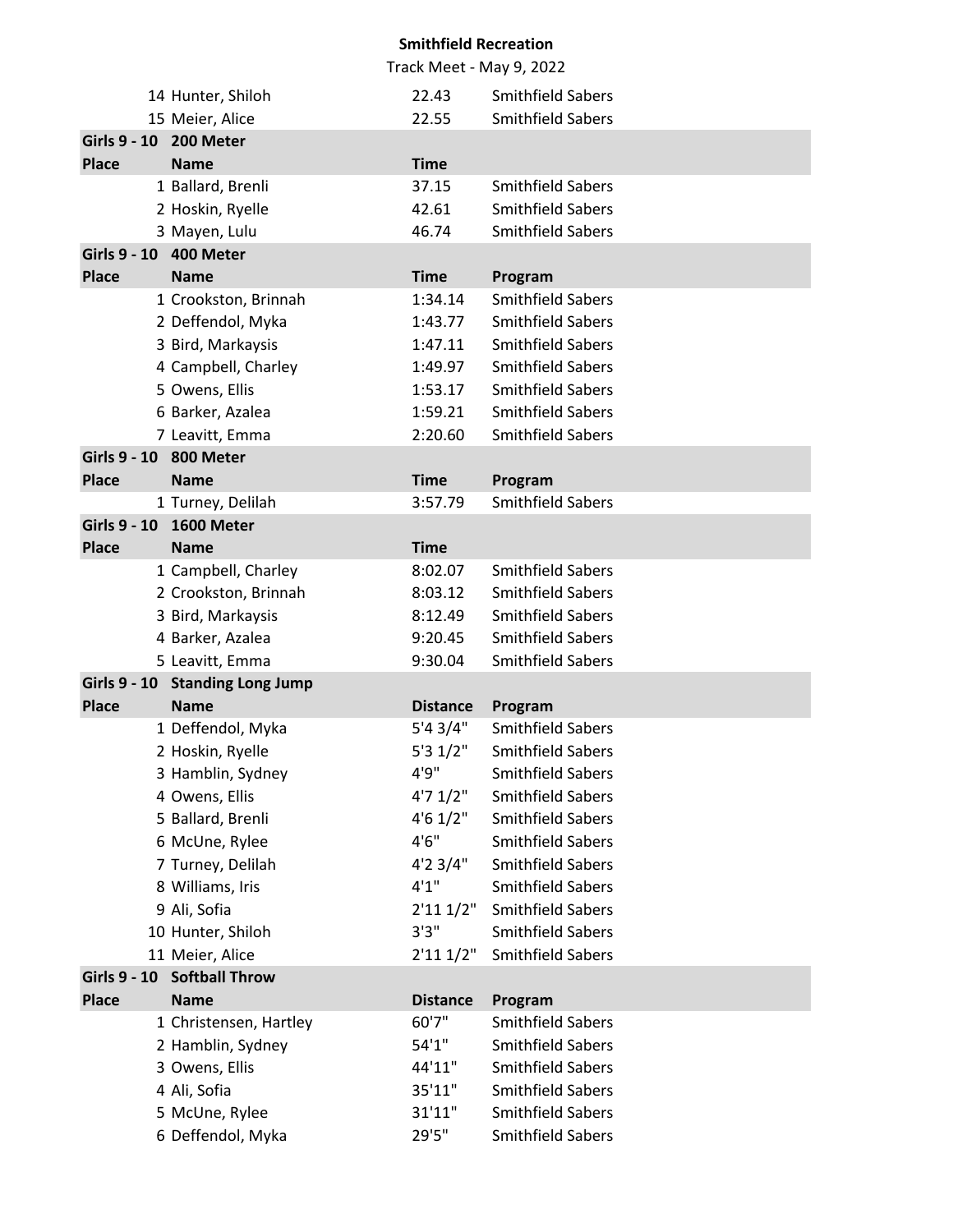|                       |                       |             | Track Meet - May 9, 2022 |
|-----------------------|-----------------------|-------------|--------------------------|
|                       | 7 Hunter, Shiloh      | 26'1"       | <b>Smithfield Sabers</b> |
|                       | 8 Mayen, Lulu         | 24'0"       | <b>Smithfield Sabers</b> |
|                       | 9 Meier, Alice        | 21'41/2''   | <b>Smithfield Sabers</b> |
| Boys 9 - 10 100 Meter |                       |             |                          |
| <b>Place</b>          | <b>Name</b>           | <b>Time</b> | Program                  |
|                       | 1 Allen, Greyson      | 16.10       | <b>Smithfield Sabers</b> |
|                       | 2 Hillyard, Hudson    | 16.90       | <b>Smithfield Sabers</b> |
|                       | 3 Keate, Chatham      | 16.99       | <b>Smithfield Sabers</b> |
|                       | 4 Nielsen, Brand      | 17.03       | <b>Smithfield Sabers</b> |
|                       | 5 Fairbanks, Lincoln  | 17.4        | <b>Smithfield Sabers</b> |
|                       | 6 Semanoff, Jackson   | 17.52       | <b>Smithfield Sabers</b> |
|                       | 7 Eldredge, Tommy     | 17.72       | <b>Smithfield Sabers</b> |
|                       | 8 Sorenson, Everett   | 18.63       | <b>Smithfield Sabers</b> |
|                       | 9 Hanks, Tanner       | 18.73       | <b>Smithfield Sabers</b> |
|                       | 10 Butterfield, Ethan | 18.96       | <b>Smithfield Sabers</b> |
|                       | 11 Barker, Teo        | 19.05       | <b>Smithfield Sabers</b> |
|                       | 12 Reeves, Bennett    | 19.51       | <b>Smithfield Sabers</b> |
|                       | 12 Clark, Creyson     | 19.51       | <b>Smithfield Sabers</b> |
|                       | 14 Porter, Mazin      | 19.59       | Smithfield Sabers        |
|                       | 15 Jones, Parker      | 19.63       | <b>Smithfield Sabers</b> |
|                       | 16 Duston, Owen       | 19.80       | <b>Smithfield Sabers</b> |
|                       | 17 Maxfield, Henry    | 20.33       | <b>Smithfield Sabers</b> |
|                       | 18 Thedell, Nixon     | 24.12       | <b>Smithfield Sabers</b> |
| Boys 9 - 10 200 Meter |                       |             |                          |
| <b>Place</b>          | <b>Name</b>           | <b>Time</b> | Program                  |
|                       | 1 Call, Bridger       | 35.64       | <b>Smithfield Sabers</b> |
|                       | 2 Hillyard, Hudson    | 37.76       | <b>Smithfield Sabers</b> |
|                       | 3 Thedell, Nixon      | 51.69       | <b>Smithfield Sabers</b> |
| Boys 9 - 10 400 Meter |                       |             |                          |
| <b>Place</b>          | <b>Name</b>           | <b>Time</b> | Program                  |
|                       | 1 Call, Bridger       | 1:22.32     | <b>Smithfield Sabers</b> |
|                       | 2 Keate, Chatham      | 1:24.33     | Smithfield Sabers        |
|                       | 3 Hansen, Finn        | 1:33.47     | <b>Smithfield Sabers</b> |
|                       | 4 Nielsen, Brand      | 1:36.09     | <b>Smithfield Sabers</b> |
|                       | 5 Nielson, Jaxon      | 1:44.91     | <b>Smithfield Sabers</b> |
|                       | 6 Duston, Owen        | 1:46.71     | <b>Smithfield Sabers</b> |
| Boys 9 - 10 800 Meter |                       |             |                          |
| <b>Place</b>          | <b>Name</b>           | <b>Time</b> | Program                  |
|                       | 1 Hansen, Finn        | 3:3580      | <b>Smithfield Sabers</b> |
|                       | 2 Fairbanks, Lincoln  | 3:38.71     | <b>Smithfield Sabers</b> |
|                       | 3 Butterfield, Ethan  | 4:11.74     | Smithfield Sabers        |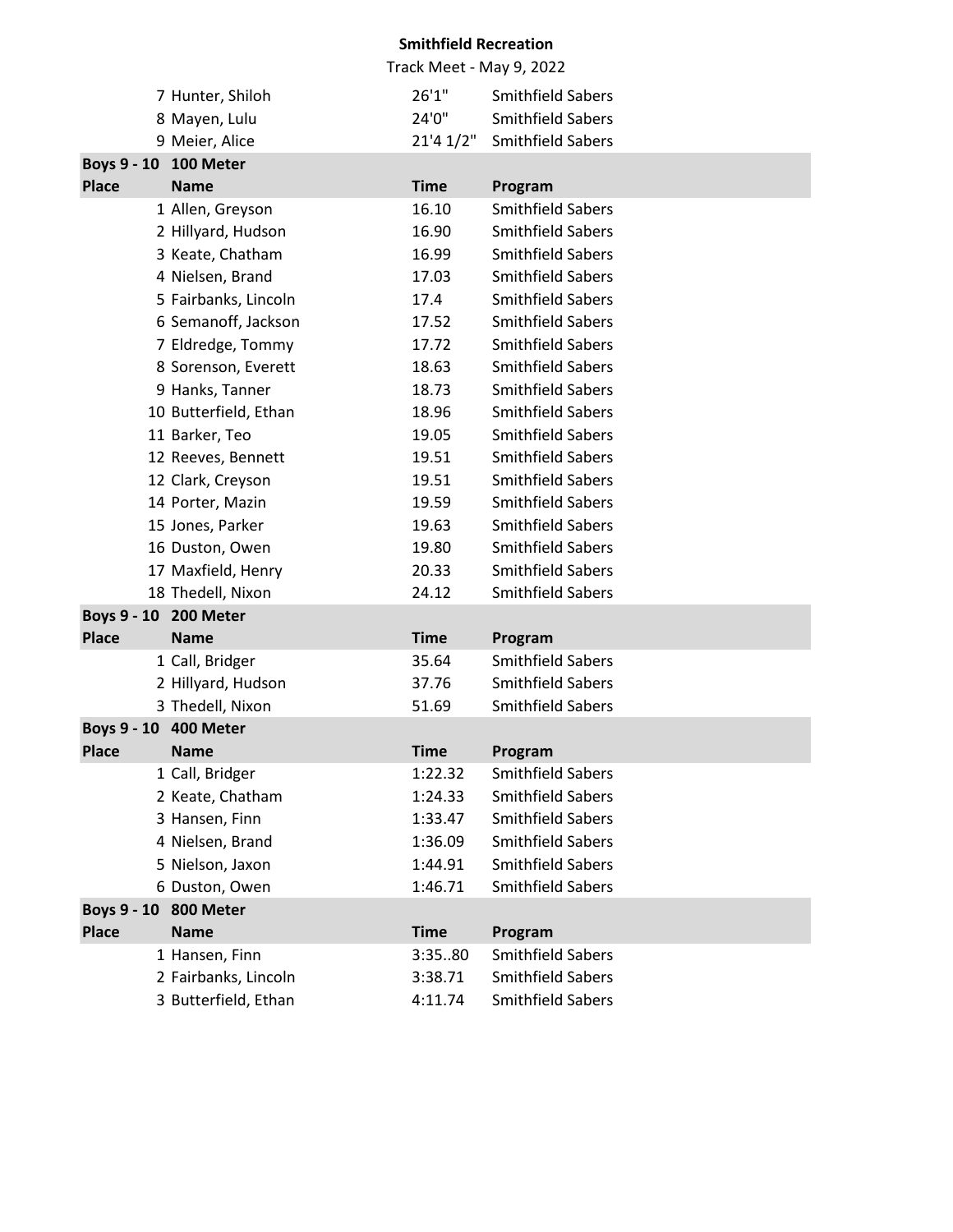|                         | Boys 9 - 10 1600 Meter         |                 |                          |
|-------------------------|--------------------------------|-----------------|--------------------------|
| <b>Place</b>            | <b>Name</b>                    | <b>Time</b>     | Program                  |
|                         | 1 Keate, Chatham               | 6:40.56         | <b>Smithfield Sabers</b> |
|                         | 2 Call, Bridger                | 6:44.49         | <b>Smithfield Sabers</b> |
|                         | 3 Hansen, Finn                 | 7:18.34         | <b>Smithfield Sabers</b> |
|                         | 4 Sorenson, Everett            | 7:51.53         | <b>Smithfield Sabers</b> |
|                         | 5 Watts, Ike                   | 7:59.55         | <b>Smithfield Sabers</b> |
|                         | 6 Sorenson, Everett            | 8:24.89         | <b>Smithfield Sabers</b> |
|                         | 7 Nielson, Jaxon               | 8:16.60         | <b>Smithfield Sabers</b> |
|                         | 8 Maxfield, Henry              | 8:21.80         | <b>Smithfield Sabers</b> |
|                         | 9 Butterfield, Ethan           | 8:41.31         | <b>Smithfield Sabers</b> |
|                         | Boys 9 - 10 Standing Long Jump |                 |                          |
| <b>Place</b>            | <b>Name</b>                    | <b>Distance</b> | Program                  |
|                         | 1 Allen, Greyson               | 6'1''           | <b>Smithfield Sabers</b> |
|                         | 2 Eldredge, Tommy              | $5'9$ $1/2"$    | <b>Smithfield Sabers</b> |
|                         | 3 Jones, Parker                | 5'01/4"         | <b>Smithfield Sabers</b> |
|                         | 4 Watts, Ike                   | 4'10 3/4"       | <b>Smithfield Sabers</b> |
|                         | 5 Barker, Teo                  | 4'7''           | <b>Smithfield Sabers</b> |
|                         | 6 Hanks, Tanner                | 4'41/2''        | <b>Smithfield Sabers</b> |
|                         | Boys 9 - 10 Softball Throw     |                 |                          |
| <b>Place</b>            | <b>Name</b>                    | <b>Distance</b> | Program                  |
|                         | 1 Allen, Greyson               | 116'6"          | <b>Smithfield Sabers</b> |
|                         | 2 Semanoff, Jackson            | 96'2"           | <b>Smithfield Sabers</b> |
|                         | 3 Eldredge, Tommy              | 81'9''          | <b>Smithfield Sabers</b> |
|                         | 4 Sorenson, Everett            | 73'5"           | <b>Smithfield Sabers</b> |
|                         | 5 Hillyard, Hudson             | 71'5''          | <b>Smithfield Sabers</b> |
|                         | 6 Watts, Ike                   | 61'9"           | <b>Smithfield Sabers</b> |
|                         | 7 Fairbanks, Lincoln           | 57'2''          | <b>Smithfield Sabers</b> |
|                         | 8 Reeves, Bennett              | 55'2"           | <b>Smithfield Sabers</b> |
|                         | 9 Clark, Creyson               | 54'4"           | <b>Smithfield Sabers</b> |
|                         | 10 Hanks, Tanner               | 49'2 1/2"       | <b>Smithfield Sabers</b> |
|                         | 11 Barker, Teo                 | 43'2"           | <b>Smithfield Sabers</b> |
|                         | 12 Jones, Parker               | 33'4"           | <b>Smithfield Sabers</b> |
|                         | 13 Thedell, Nixon              | 26'5"           | <b>Smithfield Sabers</b> |
| Girls 11 - 12 100 Meter |                                |                 |                          |
| <b>Place</b>            | <b>Name</b>                    | <b>Time</b>     | Program                  |
|                         | 1 Mayen, Achol                 | 15.60           | <b>Smithfield Sabers</b> |
|                         | 2 Elwood, Brooke               | 15.61           | <b>Smithfield Sabers</b> |
|                         | 3 Turney, Bailey               | 16.30           | <b>Smithfield Sabers</b> |
|                         | 4 Allen, Mollee                | 16.43           | <b>Smithfield Sabers</b> |
|                         | 5 Hamblin, Sophie              | 16.58           | <b>Smithfield Sabers</b> |
|                         | 6 Petersen, Tessa              | 17.37           | <b>Smithfield Sabers</b> |
|                         | 7 Buttars, Emma                | 17.53           | <b>Smithfield Sabers</b> |
|                         | 8 Buttars, Veronica            | 17.91           | <b>Smithfield Sabers</b> |
|                         | 9 Dean, Lizzie                 | 18.29           | <b>Smithfield Sabers</b> |
|                         | 10 Wright, Keighlynn           | 18.71           | <b>Smithfield Sabers</b> |
|                         | 11 Abrams, Oaklie              | 18.74           | <b>Smithfield Sabers</b> |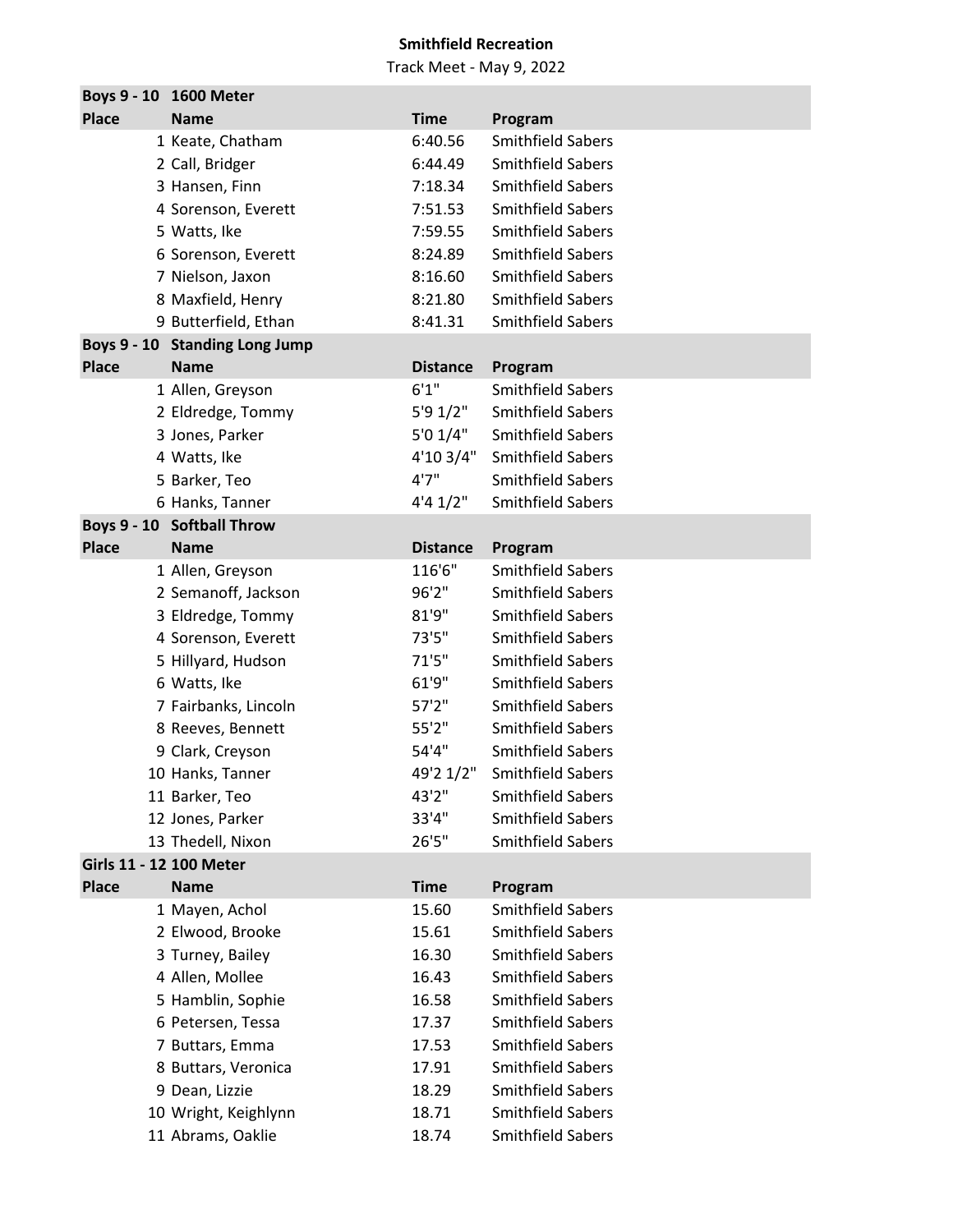|                       | Girls 11 - 12 200 Meter  |                 |                          |
|-----------------------|--------------------------|-----------------|--------------------------|
| <b>Place</b>          | <b>Name</b>              | <b>Time</b>     | Program                  |
|                       | 1 Allen, Mollee          | 35.34           | <b>Smithfield Sabers</b> |
|                       | 2 Elwood, Brooke         | 35.59           | <b>Smithfield Sabers</b> |
|                       | 3 Turner, Bailey         | 35.92           | <b>Smithfield Sabers</b> |
|                       | 4 Williams, Violet       | 36.26           | <b>Smithfield Sabers</b> |
|                       | 5 Mayen, Achol           | 38.85           | <b>Smithfield Sabers</b> |
|                       | 6 Wright, Keighlynn      | 42.14           | <b>Smithfield Sabers</b> |
|                       | 7 Dean, Lizzie           | 47.04           | <b>Smithfield Sabers</b> |
|                       | Girls 11 - 12 400 Meter  |                 |                          |
| <b>Place</b>          | <b>Name</b>              | <b>Time</b>     | Program                  |
|                       | 1 McFarland, Lizzie      | 1:23.53         | <b>Smithfield Sabers</b> |
|                       | 2 Elwood, Brooke         | 1:29.52         | <b>Smithfield Sabers</b> |
|                       | 3 Hamblin, Sophie        | 1:32.42         | <b>Smithfield Sabers</b> |
|                       | 4 Call, Andie            | 1:35.83         | <b>Smithfield Sabers</b> |
|                       | 5 Wright, Keighlynn      | 1:42.27         | <b>Smithfield Sabers</b> |
|                       | 6 Dean, Lizzie           | 1:43.36         | <b>Smithfield Sabers</b> |
|                       | 7 Maxfield, Hazel        | 1:52.30         | <b>Smithfield Sabers</b> |
|                       | Girls 11 - 12 800 Meter  |                 |                          |
| <b>Place</b>          | <b>Name</b>              | <b>Time</b>     |                          |
|                       | 1 McFarland, Lizzie      | 3:09.57         | <b>Smithfield Sabers</b> |
|                       | 2 Turney, Bailey         | 3:49.16         | <b>Smithfield Sabers</b> |
|                       | Girls 11 - 12 1600 Meter |                 |                          |
| <b>Place</b>          | <b>Name</b>              | <b>Time</b>     | Program                  |
|                       | 1 McFarland, Lizzie      | 6:39.51         | <b>Smithfield Sabers</b> |
|                       | 2 Call, Andie            | 7:35.84         | <b>Smithfield Sabers</b> |
|                       | 3 Maxfield, Hazel        | 8:59.98         | <b>Smithfield Sabers</b> |
|                       | Girls 11 - 12 Long jump  |                 |                          |
| <b>Place</b>          | <b>Name</b>              | <b>Distance</b> | Program                  |
|                       | 1 Allen, Mollee          | 10'10"          | <b>Smithfield Sabers</b> |
|                       | 2 Buttars, Emma          | 9'7''           | <b>Smithfield Sabers</b> |
|                       | 3 Petersen, Tessa        | 8'7''           | <b>Smithfield Sabers</b> |
|                       | 4 Abrams, Oaklie         | 7'10''          | <b>Smithfield Sabers</b> |
|                       | 5 Buttars, Veronica      | 7'3''           | <b>Smithfield Sabers</b> |
|                       | 6 Williams, Violet       | 7'33/4"         | <b>Smithfield Sabers</b> |
| Girls 11 - 12 Shotput |                          |                 |                          |
| <b>Place</b>          | <b>Name</b>              | <b>Distance</b> | Program                  |
|                       | 1 Buttars, Emma          | 18'4"           | <b>Smithfield Sabers</b> |
|                       | 2 Buttars, Veronica      | 14'8"           | <b>Smithfield Sabers</b> |
|                       | Boys 11 - 12 100 Meter   |                 |                          |
| <b>Place</b>          | <b>Name</b>              | <b>Time</b>     | Program                  |
|                       | 1 Mikkelsen, Colt        | 14.70           | <b>Smithfield Sabers</b> |
|                       | 2 Forsberg, Gavin        | 14.75           | <b>Smithfield Sabers</b> |
|                       | 3 Titensor, Wyatt        | 16.00           | <b>Smithfield Sabers</b> |
|                       | 4 Owens, Cash            | 16.18           | <b>Smithfield Sabers</b> |
|                       | 5 McUne, Treyson         | 16.79           | <b>Smithfield Sabers</b> |
|                       | 6 Staker, Dawson         | 17.55           | Smithfield Sabers        |
|                       |                          |                 |                          |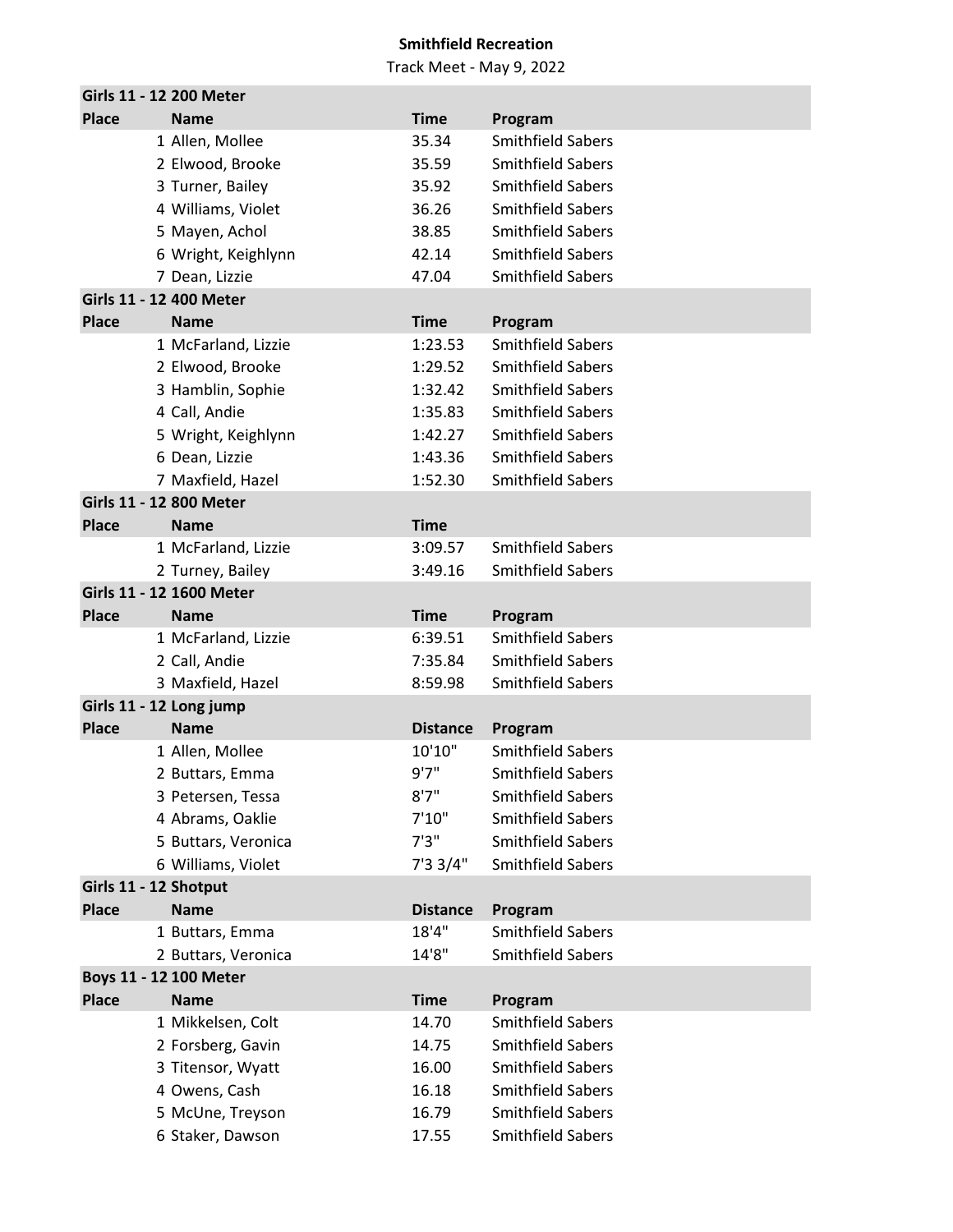|                       |                         |                 | Track Meet - May 9, 2022     |
|-----------------------|-------------------------|-----------------|------------------------------|
|                       | 7 Mikkelsen, Cache      | 18.08           | <b>Smithfield Sabers</b>     |
|                       | 8 Ghaffari, Liam        | 18.25           | <b>Smithfield Sabers</b>     |
|                       | Boys 11 - 12 200 Meter  |                 |                              |
| <b>Place</b>          | <b>Name</b>             | <b>Time</b>     | Program                      |
|                       | 1 Forsberg, Gavin       | 30.52           | <b>Smithfield Sabers</b>     |
|                       | 2 Mikkelsen, Colt       | 30.90           | <b>Smithfield Sabers</b>     |
|                       | Boys 11 - 12 400 Meter  |                 |                              |
| <b>Place</b>          | <b>Name</b>             | <b>Time</b>     | Program                      |
|                       | 1 Titensor, Wyatt       | 1:19.81         | <b>Smithfield Sabers</b>     |
|                       | 2 Cann, Everett         | 1:35.67         | <b>Smithfield Sabers</b>     |
|                       | 3 Spencer, Benj         | 1:43.50         | <b>Smithfield Sabers</b>     |
|                       | 4 Larsen, Bracken       | 1:45.59         | <b>Smithfield Sabers</b>     |
|                       | Boys 11 - 12 800 Meter  |                 |                              |
| <b>Place</b>          | <b>Name</b>             | <b>Time</b>     | Program                      |
|                       | 1 Campbell, Brookes     | 2:50.34         | <b>Smithfield Sabers</b>     |
|                       | Boys 11 - 12 1600 Meter |                 |                              |
| <b>Place</b>          | <b>Name</b>             | <b>Time</b>     | Program                      |
|                       | 1 Campbell, Brookes     | 5:53.49         | <b>Smithfield Sabers</b>     |
|                       | 2 McUne, Treyson        | 6:57.69         | <b>Smithfield Sabers</b>     |
|                       | 3 Cann, Everett         | 6:59.86         | <b>Smithfield Sabers</b>     |
|                       | 4 Spencer, Benj         | 8:35.86         | <b>Smithfield Sabers</b>     |
|                       | 5 Larsen, Bracken       | 8:36.81         | <b>Smithfield Sabers</b>     |
|                       | Boys 11 - 12 Long Jump  |                 |                              |
|                       |                         |                 |                              |
| <b>Place</b>          | <b>Name</b>             | <b>Distance</b> | Program                      |
|                       | 1 Mikkelsen, Colt       |                 | 11'9 1/14" Smithfield Sabers |
|                       | 2 Campbell, Brookes     |                 | 11'4 1/2" Smithfield Sabers  |
|                       | 3 Titensor, Wyatt       |                 | 10'5 1/2" Smithfield Sabers  |
|                       | 4 Griffiths, Ben        | 10'3 3/4"       | Smithfield Sabers            |
|                       | 5 Staker, Dawson        | 9'31/4"         | <b>Smithfield Sabers</b>     |
|                       | 6 Owens, Cash           | 8'8 3/4"        | <b>Smithfield Sabers</b>     |
|                       | 7 Mikkelsen, Cache      | 8'81/2"         | <b>Smithfield Sabers</b>     |
|                       | 8 Ghaffari, Liam        | 6' 10 1/2"      | <b>Smithfield Sabers</b>     |
| Boys 11 - 12 Shot Put |                         |                 |                              |
| <b>Place</b>          | <b>Name</b>             | <b>Distance</b> | Program                      |
|                       | 1 Mikkelsen, Cache      | 22'11"          | <b>Smithfield Sabers</b>     |
|                       | 2 McUne, Treyson        | 18'7''          | <b>Smithfield Sabers</b>     |
|                       | 3 Ghaffari, Liam        | 17'0"           | <b>Smithfield Sabers</b>     |
| <b>Girls 13-15</b>    | 100 Meter               |                 |                              |
| <b>Place</b>          | <b>Name</b>             | <b>Time</b>     | Program                      |
|                       | 1 Hanks, Addison        | 14.53           | <b>Smithfield Sabers</b>     |
|                       | 2 Davies, Adeline       | 14.57           | <b>Smithfield Sabers</b>     |
|                       | 3 King, Lily            | 15.90           | <b>Smithfield Sabers</b>     |
|                       | 4 Ali, Addie            | 16.10           | <b>Smithfield Sabers</b>     |
|                       | 5 Bradley, Isabelle     | 16.64           | <b>Smithfield Sabers</b>     |
|                       | 6 Ohlwiler, Callie      | 16.75           | <b>Smithfield Sabers</b>     |
|                       | 7 Hastings, Makayla     | 16.83           | <b>Smithfield Sabers</b>     |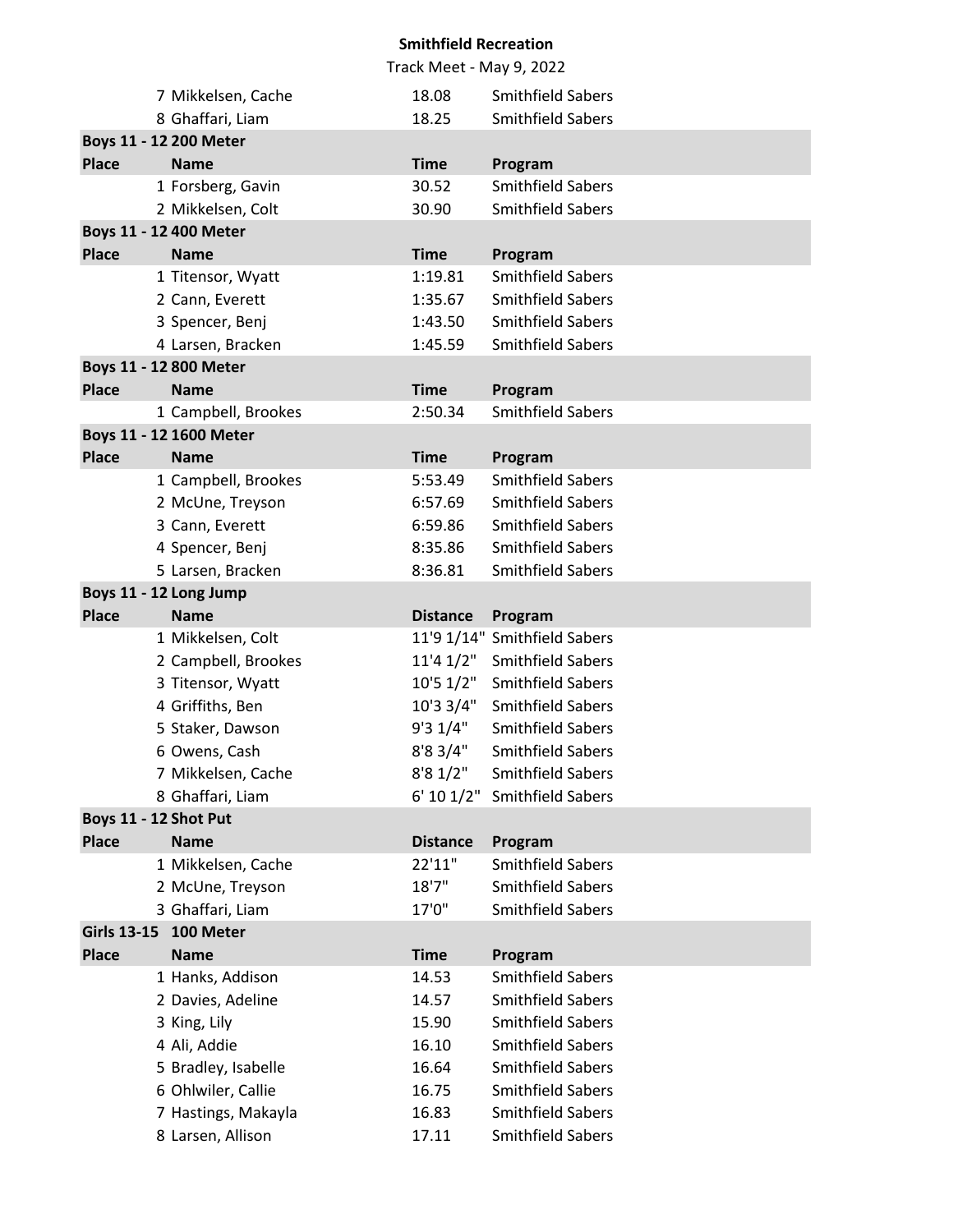|                    | 9 Womack, Sadie                 | 17.97           | <b>Smithfield Sabers</b>                |
|--------------------|---------------------------------|-----------------|-----------------------------------------|
|                    | 10 Buttars, Kellie              | 18.79           | <b>Smithfield Sabers</b>                |
|                    | Girls 13-15 200 Meter           |                 |                                         |
| <b>Place</b>       | <b>Name</b>                     | <b>Time</b>     | Program                                 |
|                    | 1 Hanks, Addison                | 30.32           | <b>Smithfield Sabers</b>                |
|                    | 2 Davies, Adeline               | 30.67           | <b>Smithfield Sabers</b>                |
|                    | 3 Strate, Brynlee               | 30.99           | <b>Smithfield Sabers</b>                |
|                    | 4 Black, Brooklyn               | 34.86           | <b>Smithfield Sabers</b>                |
|                    | 5 Hastings, Makayla             | 35.61           | <b>Smithfield Sabers</b>                |
|                    | 6 Hulbert, Jaylee               | 36.67           | <b>Smithfield Sabers</b>                |
|                    | Girls 13-15 400 Meter           |                 |                                         |
| <b>Place</b>       | <b>Name</b>                     | <b>Time</b>     | Program                                 |
|                    | 1 Strate, Brynlee               | 1:14.92         | <b>Smithfield Sabers</b>                |
|                    | 2 Black, Brooklyn               | 1:23.02         | <b>Smithfield Sabers</b>                |
|                    | 3 Hulbert, Jaylee               | 1:24.91         | <b>Smithfield Sabers</b>                |
|                    | Girls 13-15 800 Meter           |                 |                                         |
| <b>Place</b>       | <b>Name</b>                     | <b>Time</b>     |                                         |
|                    | 1 Womack, Sadie                 | 3:26.83         | <b>Smithfield Sabers</b>                |
|                    | 2 Lammi, Emily                  | 3:48.75         | <b>Smithfield Sabers</b>                |
|                    | Girls 13-15 1600 Meter          |                 |                                         |
| <b>Place</b>       | <b>Name</b>                     | <b>Time</b>     |                                         |
| <b>Girls 13-15</b> | 1 Lammi, Emily                  | 8:22.20         | <b>Smithfield Sabers</b>                |
| <b>Place</b>       | <b>Long Jump</b><br><b>Name</b> |                 |                                         |
|                    | 1 Davies, Adeline               | <b>Distance</b> | Program<br>11'10 1/2" Smithfield Sabers |
|                    | 2 Strate, Brynlee               | 11'3''          | <b>Smithfield Sabers</b>                |
|                    | 3 King, Lily                    | 11'0"           | <b>Smithfield Sabers</b>                |
|                    | 4 Bradley, Isabelle             | 10'21/2"        | <b>Smithfield Sabers</b>                |
|                    | 5 Ali, Addie                    | 9'21/4"         | <b>Smithfield Sabers</b>                |
|                    | 6 Black, Brooklyn               | 9'1''           | <b>Smithfield Sabers</b>                |
|                    | 7 Womack, Sadie                 | 8'10''          | <b>Smithfield Sabers</b>                |
|                    | 8 Buttars, Kellie               | 7'21/2"         | <b>Smithfield Sabers</b>                |
|                    | 9 Larsen, Alexis                | 7'11/2"         | <b>Smithfield Sabers</b>                |
|                    | 10 Larsen, Allison              | 7'0''           | <b>Smithfield Sabers</b>                |
| <b>Girls 13-15</b> | <b>Shot Put</b>                 |                 |                                         |
| <b>Place</b>       | <b>Name</b>                     | <b>Distance</b> | Program                                 |
|                    | 1 Hastings, Makayla             | 18'0"           | <b>Smithfield Sabers</b>                |
|                    | 2 Buttars, Kellie               | 17'11"          | <b>Smithfield Sabers</b>                |
|                    | 3 Hanks, Addison                | 16'10"          | <b>Smithfield Sabers</b>                |
|                    | 4 Larsen, Alexis                | 16'7''          | <b>Smithfield Sabers</b>                |
|                    | Boys 13-15 100 Meter            |                 |                                         |
| <b>Place</b>       | <b>Name</b>                     | <b>Time</b>     | Program                                 |
|                    | 1 Sparrow, Rad                  | 13.17           | <b>Smithfield Sabers</b>                |
|                    | 2 Semanoff, Zach                | 13.90           | <b>Smithfield Sabers</b>                |
|                    | 3 Carling, Brett                | 14.00           | <b>Smithfield Sabers</b>                |
|                    | 4 Covington, Dallin             | 14.70           | <b>Smithfield Sabers</b>                |
|                    | 5 Hanks, AJ                     | 14.80           | <b>Smithfield Sabers</b>                |